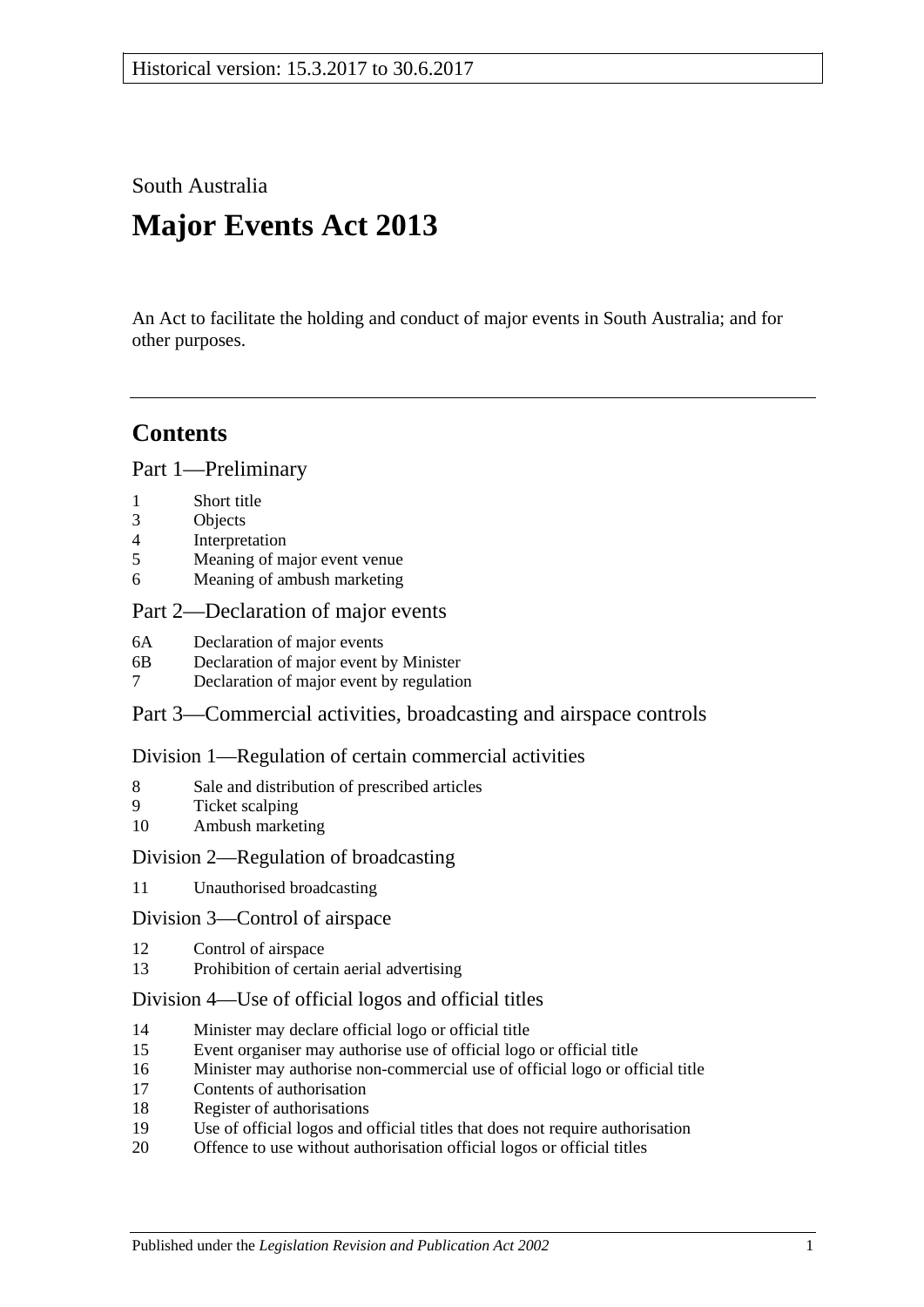## Part [4—Miscellaneous](#page-13-0)

- 21 [Entry to and exit from major event venue](#page-13-1)
- 22 [Possession of flares and explosive devices at major event venue](#page-13-2)
- 23 [Obstruction or interference at major event](#page-13-3)
- 24 [Entering restricted areas at major event venue](#page-13-4)
- 25 [Power to remove persons from major event venue](#page-14-0)
- 26 [Powers of authorised persons at major event venues](#page-14-1)
- 27 [Forfeiture etc of seized items and goods](#page-15-0)
- 28 [Regulations](#page-16-0)

[Legislative history](#page-17-0)

## <span id="page-1-0"></span>**The Parliament of South Australia enacts as follows:**

## **Part 1—Preliminary**

## <span id="page-1-1"></span>**1—Short title**

This Act may be cited as the *Major Events Act 2013*.

## <span id="page-1-2"></span>**3—Objects**

The objects of this Act are as follows:

- (a) to attract, support and facilitate the holding and conduct of major events in the State, in particular, events that are anticipated to be of a large scale with a significant number of participants or spectators (whether of a sporting, cultural or other nature);
- (b) to increase the benefits flowing from major events to the people of the State;
- (c) to promote the safety and enjoyment of participants and spectators at major events;
- (d) to prevent unauthorised commercial exploitation of major events, including ambush marketing, at the expense of event organisers and sponsors.

## <span id="page-1-3"></span>**4—Interpretation**

(1) In this Act, unless the contrary intention appears—

*advertising controlled airspace*—see [sections](#page-3-4) 6B(1) and [7\(3\);](#page-5-0)

*ambush marketing*—see [section](#page-3-0) 6;

*controlled area*—see [sections](#page-3-4) 6B(1) and [7\(3\);](#page-5-0)

*council* has the same meaning as in the *[Local Government Act](http://www.legislation.sa.gov.au/index.aspx?action=legref&type=act&legtitle=Local%20Government%20Act%201999) 1999*;

*declaration*, of a major event, means a declaration under [Part](#page-3-1) 2—

- (a) made by the Minister by notice in the Gazette under [section](#page-3-3) 6B; or
- (b) made by the Governor by regulation under [section](#page-4-0) 7;

*event organiser* for a major event means a person designated in the declaration relating to the event as the organiser for the event;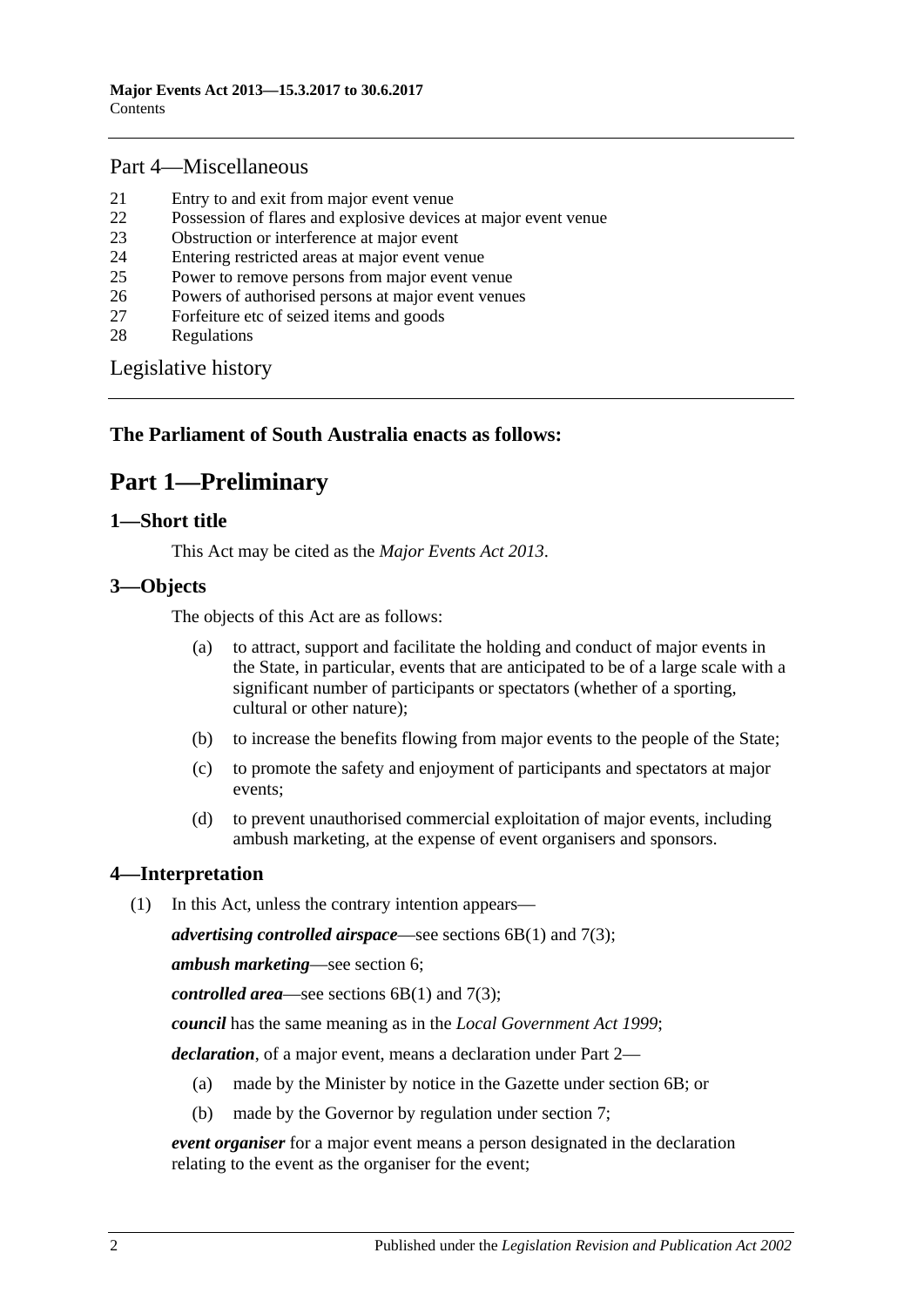*major event* means an event declared by a declaration under [Part](#page-3-1) 2 to be a major event;

*major event period*, for a major event, means the period specified in the declaration relating to the event as the period during which the declaration is in force;

*major event venue*—see [section](#page-2-0) 5;

*official insignia* means an official logo, official symbol or official title;

*official logo* means a logo that is declared to be an official logo under [Part](#page-9-1) 3 [Division](#page-9-1) 4;

*official symbol* means a combination of an official logo and an official title;

*official title* means a name, title or expression that is declared to be an official title under Part [3 Division](#page-9-1) 4;

*prescribed article—see [sections](#page-3-4) 6B(1) and [7\(3\);](#page-5-0)* 

*public place* means—

- (a) a place that—
	- (i) the public is entitled to use; or
	- (ii) is open to members of the public; or
	- (iii) is used by the public,

whether or not on payment of money; or

(b) a place that the occupier allows members of the public to enter, whether or not on payment of money;

*road* has the same meaning as in the *[Road Traffic Act](http://www.legislation.sa.gov.au/index.aspx?action=legref&type=act&legtitle=Road%20Traffic%20Act%201961) 1961*;

*road-related area* has the same meaning as in the *[Road Traffic Act](http://www.legislation.sa.gov.au/index.aspx?action=legref&type=act&legtitle=Road%20Traffic%20Act%201961) 1961*;

*sales control period*—see [sections](#page-3-4) 6B(1) and [7\(3\).](#page-5-0)

- (2) For the purposes of this Act, goods will be taken to be marked with official insignia if such insignia are affixed or annexed to, marked on, or incorporated in or with—
	- (a) the goods; or
	- (b) any covering or container in which the goods are wholly or partly enclosed; or
	- (c) anything placed in or attached to any such covering or container; or
	- (d) anything that is attached to the goods or around which the goods are wrapped or wound.

#### <span id="page-2-0"></span>**5—Meaning of major event venue**

For the purposes of this Act, a *major event venue* is—

- (a) any of the following that is, in the declaration of a major event under [Part](#page-3-1) 2, declared to be a major event venue:
	- (i) a venue or facility used for the conduct of the event (including ancillary, service or related areas used in connection with such a venue or facility);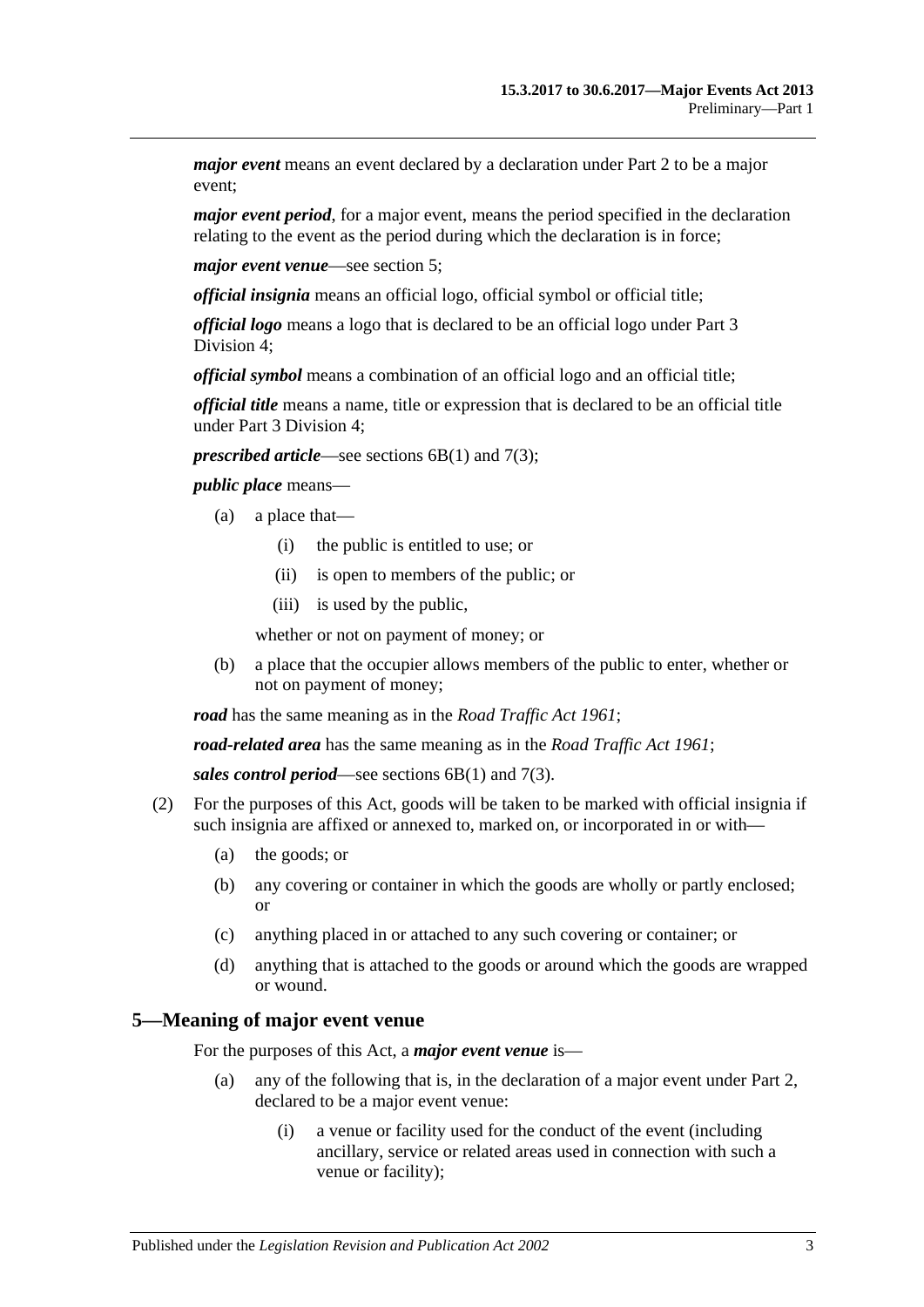- (ii) a media centre or other communications facility for the media for the event;
- (iii) physical infrastructure associated with the event; and
- (b) a public place, or any part of a public place, that is within 50 metres of a major event venue, being a public place, or part of a public place, specified in the declaration for the purposes of this paragraph; and
- (c) any other place specified in the declaration for the purposes of this definition,

but is only such a venue during the relevant declared period.

#### <span id="page-3-0"></span>**6—Meaning of ambush marketing**

For the purposes of this Act, the following marketing activities constitute *ambush marketing*:

- (a) taking advantage of the holding and conduct of a major event to promote a person, goods or services without the written approval of the event organiser;
- (b) any other activity that would suggest to a reasonable person that a person, goods or services have a sponsorship, approval or affiliation with—
	- (i) a major event; or
	- (ii) the event organiser of a major event; or
	- (iii) any event or activity associated with a major event,

without the written approval of the event organiser.

## <span id="page-3-1"></span>**Part 2—Declaration of major events**

#### <span id="page-3-2"></span>**6A—Declaration of major events**

A declaration of an event as a major event for the purposes of this Act may be made—

- (a) by the Minister by notice in the Gazette under [section](#page-3-3) 6B; or
- (b) by the Governor by regulation under [section](#page-4-0) 7.

#### <span id="page-3-4"></span><span id="page-3-3"></span>**6B—Declaration of major event by Minister**

- <span id="page-3-5"></span>(1) The Minister may, by notice in the Gazette—
	- (a) declare an event to be a major event for the purposes of this Act; and
	- (b) specify the major event period for the event; and
	- (c) declare a major event venue for the purposes of the event; and
	- (d) designate a person as the event organiser for the event; and
	- (e) declare that specified roads will be closed to traffic for a specified period—
		- (i) for the purposes of the event; and
		- (ii) for the purposes of maintaining good order, or preventing interference with events or activities conducted, at the major event venue; and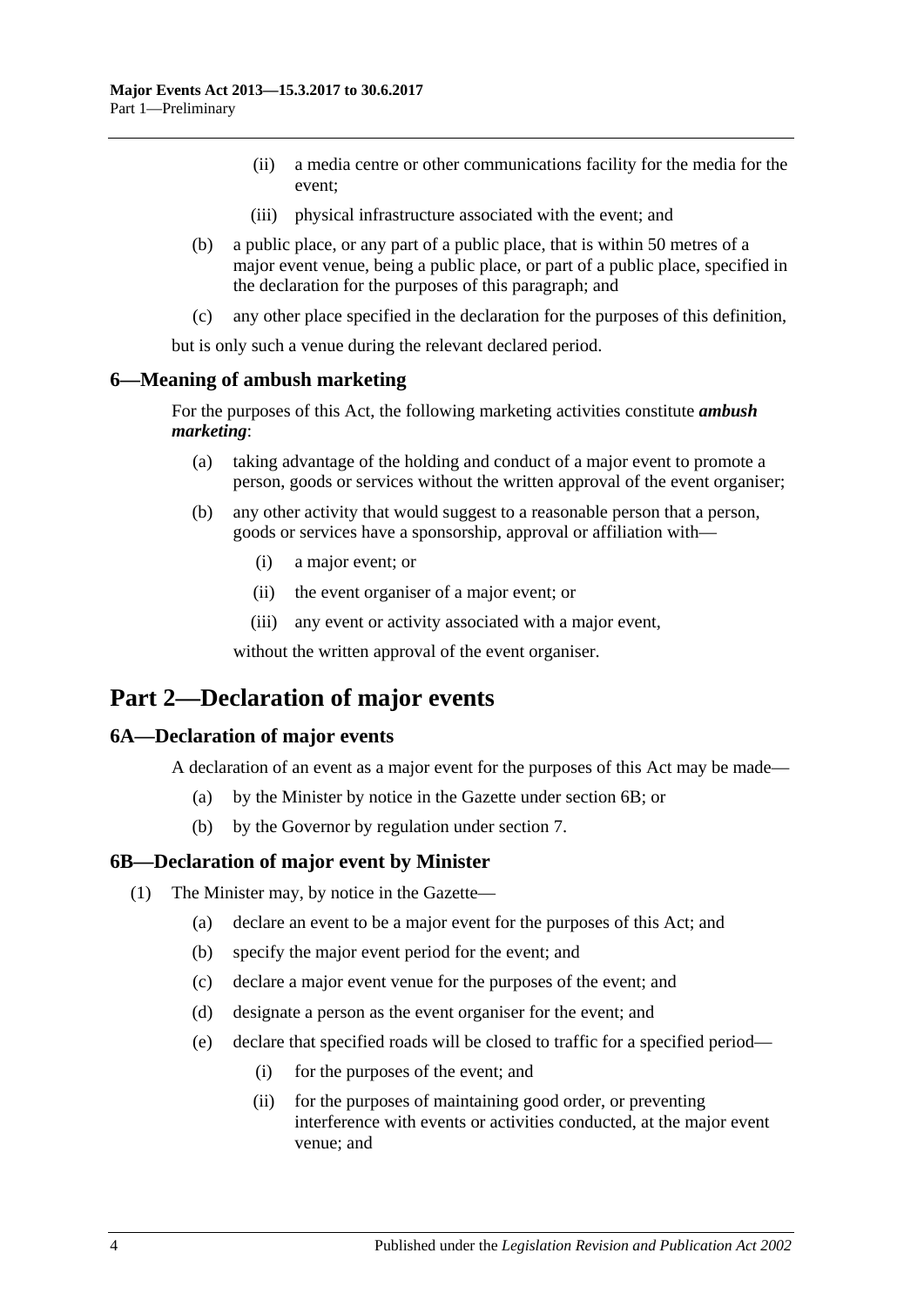- (f) declare that [Part](#page-6-0) 3, or a provision of [Part](#page-6-0) 3, applies to any (or all) of the following:
	- (i) the event;
	- (ii) the major event venue for the event;
	- (iii) a specified controlled area for the event; and
- (g) declare an area described, or shown on a map, in the notice to be a *controlled area* for the event; and
- (h) declare an article of a prescribed class to be a *prescribed article* in relation to the event; and
- (i) declare a prescribed period to be a *sales control period* in relation to the event; and
- (j) declare airspace that is within unaided sight of a major event venue for the event to be *advertising controlled airspace* for the period specified in the notice for the purposes of this paragraph; and
- (k) make any other declaration in relation to the event as is contemplated by, or necessary or expedient for the purposes of, this Act.
- (2) A controlled area declared for a major event may include—
	- (a) a road or road-related area; and
	- (b) a bridge, footpath or other thoroughfare; and
	- (c) any other public place, or part of any other public place,

within the vicinity of a major event venue for the event.

- (3) Before making a declaration under this section, the Minister must consult with the council in whose area the event is to be held or whose area will be directly affected by the holding of the event.
- (4) Without limiting [subsection](#page-3-5) (1)(b), a major event period may include a period to set up or prepare for the major event and to pack up or clean up after the event and to replace, restore or remove any infrastructure or equipment.
- (5) A notice under this section may be varied or revoked by further notice in the Gazette.

#### <span id="page-4-0"></span>**7—Declaration of major event by regulation**

- <span id="page-4-1"></span>(2) The Governor may, by regulation—
	- (a) declare an event to be a major event; and
	- (b) specify the major event period for the event; and
	- (c) declare a major event venue for the purposes of the event; and
	- (d) designate a person as the event organiser for the event; and
	- (e) require the event organiser to prepare a major event plan in connection with the event; and
	- (f) provide for the admission, exclusion or expulsion of members of the public to or from the major event venue or a part of the major event venue; and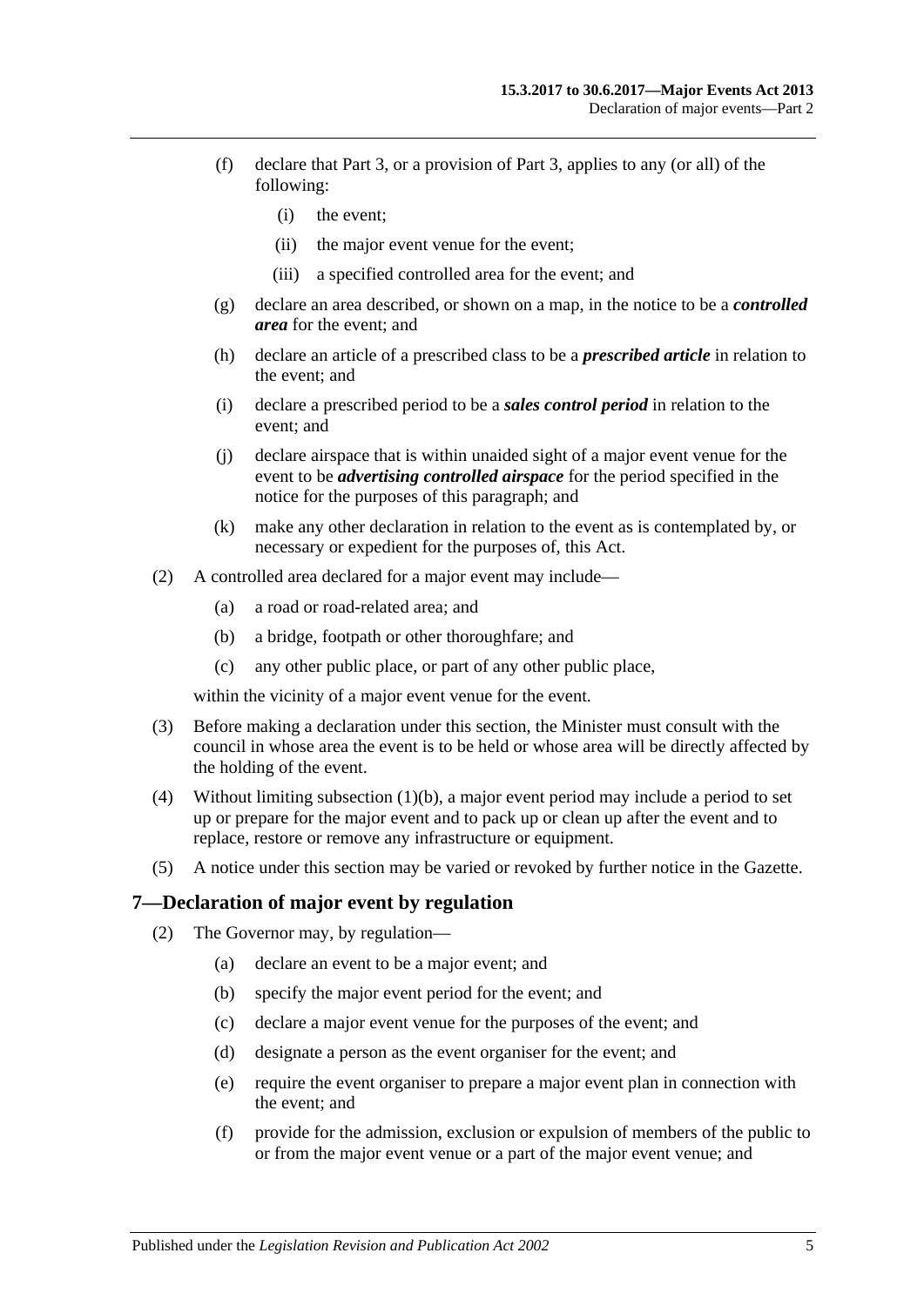- (g) prohibit or regulate eating, drinking (including liquor), smoking or the consumption of unlawful substances at the major event venue or a part of the major event venue; and
- (h) declare that specified roads will be closed to traffic for a specified period—
	- (i) for the purposes of the event; and
	- (ii) for the purposes of maintaining good order, or preventing interference with events or activities conducted, at the major event venue; and
- (i) prohibit or regulate the driving, parking or standing of vehicles at the major event venue; and
- (j) fix fees and provide for the payment, recovery, refund, waiver or reduction of such fees; and
- (k) prescribe penalties not exceeding \$1 250 for breach of any regulation.
- <span id="page-5-0"></span>(3) Regulations declaring an event to be a major event may—
	- (a) declare that [Part](#page-6-0) 3, or a provision of [Part](#page-6-0) 3, applies to any (or all) of the following:
		- (i) the event;
		- (ii) the major event venue declared for the event;
		- (iii) a specified controlled area declared for the event; and
	- (b) declare an area described, or shown on a map, in the regulations to be a *controlled area* for the event; and
	- (c) declare an article of a prescribed class to be a *prescribed article* in relation to the event; and
	- (d) declare a prescribed period to be a *sales control period* in relation to the event; and
	- (e) declare airspace that is within unaided sight of a major event venue for the event to be *advertising controlled airspace* for the period prescribed by the regulations for the purposes of this paragraph.
- (4) A controlled area declared for a major event may include—
	- (a) a road or road-related area; and
	- (b) a bridge, footpath or other thoroughfare; and
	- (c) any other public place, or part of any other public place,

within the vicinity of a major event venue for the event.

- (5) Before a regulation is made declaring an event to be a major event, the Minister must consult with any council in whose area the event is to be held or whose area will be directly affected by the holding of the event.
- (6) Without limiting [subsection](#page-4-1)  $(2)(b)$ , a major event period may include a period to set up or prepare for the major event and to pack up or clean up after the event and to replace, restore or remove any infrastructure or equipment.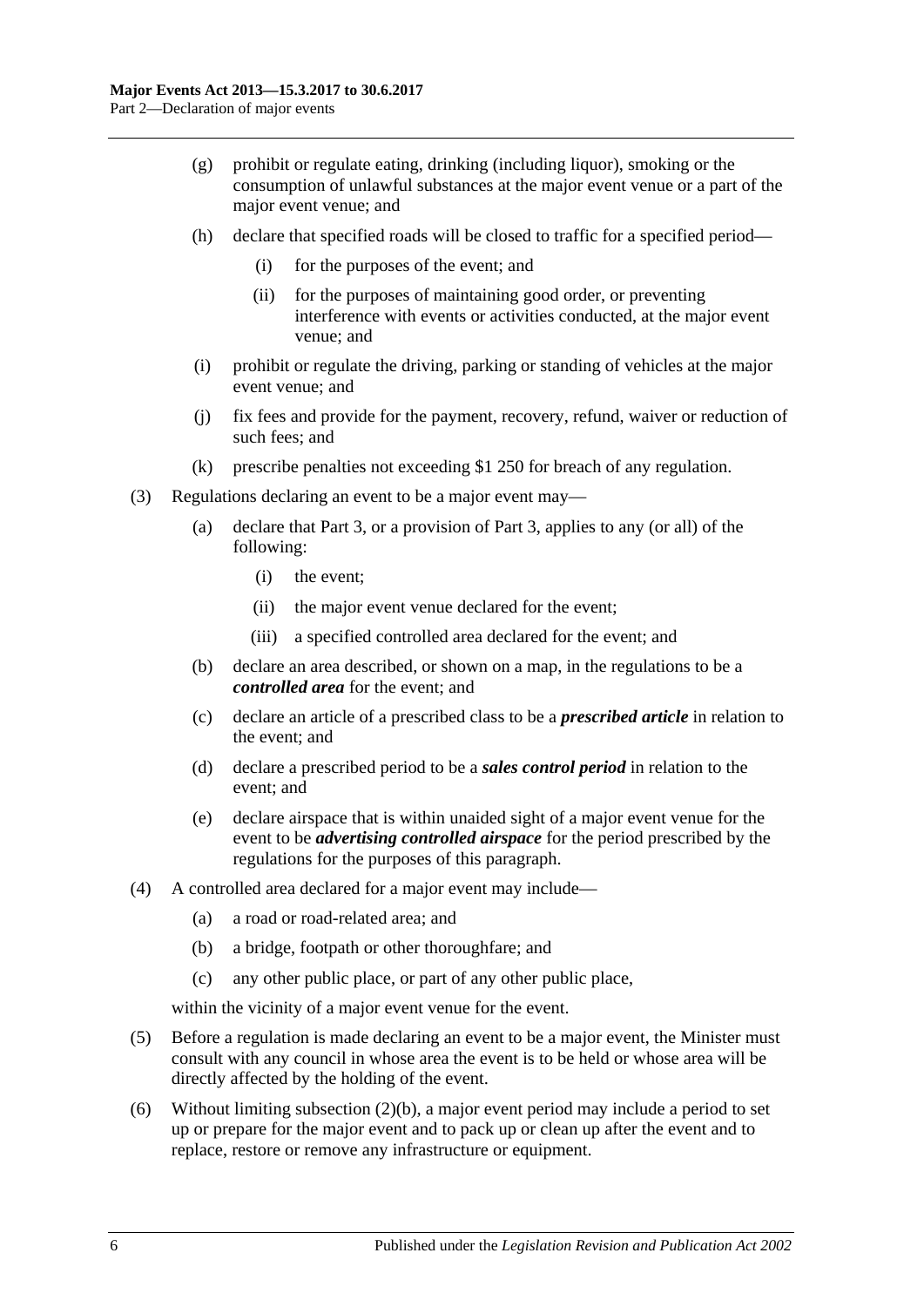(9) A regulation under this section may have effect despite the provisions of any other Act.

## <span id="page-6-0"></span>**Part 3—Commercial activities, broadcasting and airspace controls**

## <span id="page-6-1"></span>**Division 1—Regulation of certain commercial activities**

#### <span id="page-6-4"></span><span id="page-6-2"></span>**8—Sale and distribution of prescribed articles**

(1) A person must not, without the written approval of the event organiser for a major event, during the sales control period for the event, sell or distribute, in a controlled area for the event, a prescribed article.

Maximum penalty:

- (a) in the case of a body corporate—\$25 000;
- (b) in the case of a natural person—\$5 000.
- (2) [Subsection \(1\)](#page-6-4) places an evidential burden on the accused to show that the accused had the approval of the event organiser.
- <span id="page-6-5"></span>(3) An authorised person may give a direction to a person who sells or distributes a prescribed article during the sales control period in a controlled area without the approval of the event organiser to remove the article, and any other prescribed articles within the person's possession or under the person's control, from the area immediately or by such other time as may be directed.
- (4) A person must not fail or refuse to comply with a direction given to the person under [subsection](#page-6-5) (3).

Maximum penalty: \$5 000.

- (5) If a person fails or refuses to comply with a direction given under [subsection](#page-6-5) (3) for the removal of a prescribed article, the authorised person may seize the article.
- (6) In this section—

*authorised person*, in relation to a major event, means—

- (a) the event organiser; or
- (b) a person authorised in writing by the event organiser to exercise powers under this section.

## <span id="page-6-6"></span><span id="page-6-3"></span>**9—Ticket scalping**

- (1) A person must not, without the written approval of the event organiser for a major event to which this section is declared to apply—
	- (a) in a controlled area for the event—sell or offer for sale a ticket for admission to the event; or
	- (b) in any other case, sell or offer for sale a ticket for admission to the event at a price which exceeds the original ticket price by more than 10%.

Maximum penalty:

(a) in the case of a body corporate—\$25 000;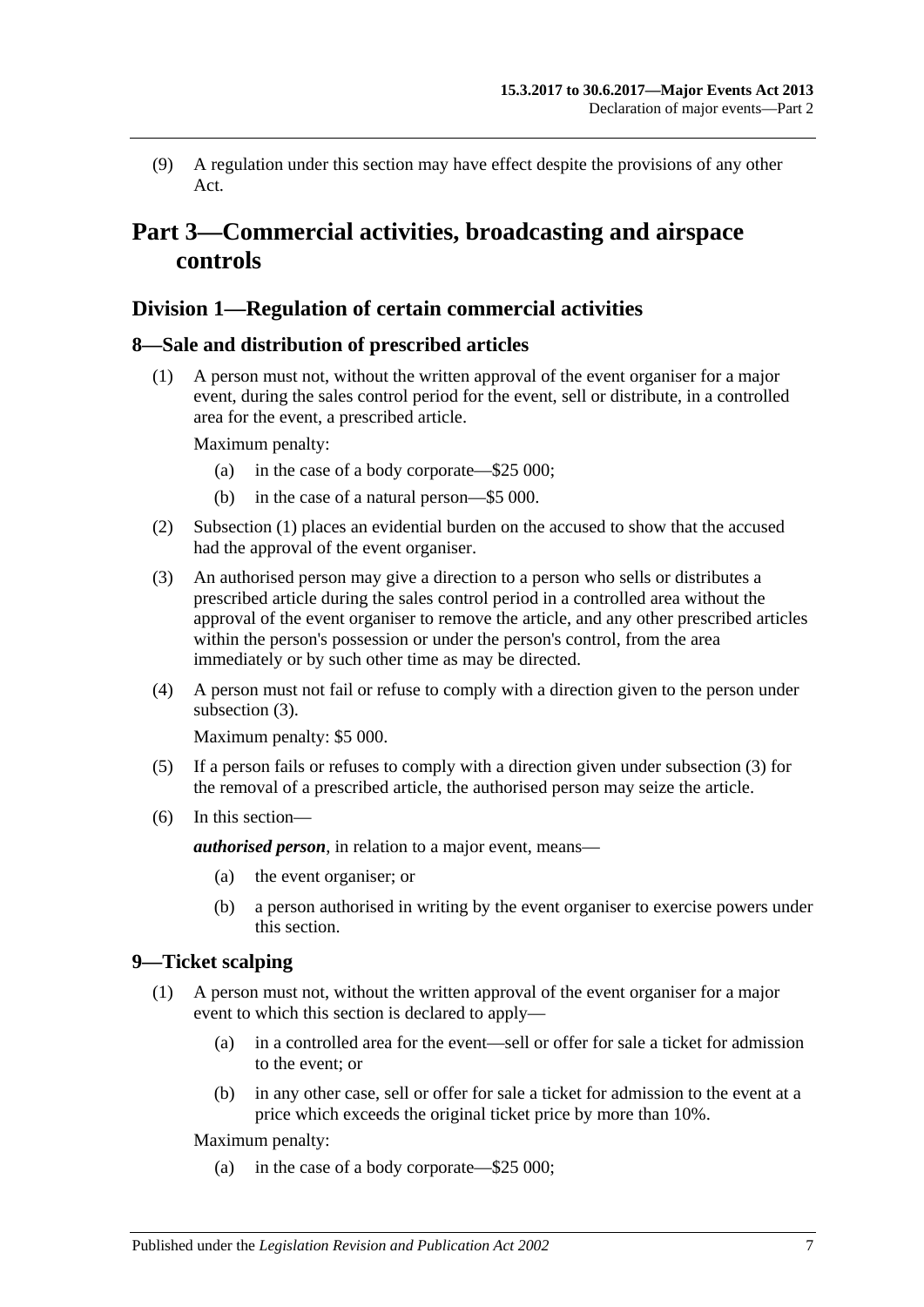- (b) in the case of a natural person—\$5 000.
- (2) [Subsection](#page-6-6) (1) places an evidential burden on the accused to show that the accused had the approval of the event organiser.
- (3) In this section—

*original ticket price*, in relation to a ticket for admission to an event, means the price for which the ticket was purchased when first offered for retail sale by or on behalf of the event organiser (and includes, if a booking fee or other commission was payable to the ticket seller in relation to that sale, the amount of that fee or commission).

## <span id="page-7-1"></span><span id="page-7-0"></span>**10—Ambush marketing**

(1) A person must not participate in ambush marketing in relation to a major event to which this section is declared to apply.

Maximum penalty:

- (a) in the case of a body corporate—\$250 000;
- (b) in the case of a natural person—\$50 000.
- (2) [Subsection \(1\)](#page-7-1) places an evidential burden on the accused to show that the accused had the written approval of the event organiser.
- <span id="page-7-2"></span>(3) An authorised person may give a direction to a person who participates in ambush marketing in relation to a major event to which this section is declared to apply to do, or to cease doing, anything related to the ambush marketing, immediately or by such other time as may be directed.
- (4) A person must not fail or refuse to comply with a direction given to the person under [subsection](#page-7-2) (3).

Maximum penalty:

- (a) in the case of a body corporate—\$250 000;
- (b) in the case of a natural person—\$50 000.
- <span id="page-7-3"></span>(5) An authorised person may give a direction to a person who participates in ambush marketing in relation to a major event to which this section is declared to apply, to remove from the controlled area for the event, or obscure, any item or goods being used in relation to the ambush marketing within the person's possession or under the person's control, immediately or by such other time as may be directed.
- (6) A person must not fail or refuse to comply with a direction given to the person under [subsection](#page-7-3)  $(5)$ .

Maximum penalty: \$5 000.

- (7) If a person fails or refuses to comply with a direction given under [subsection](#page-7-3) (5) for the removal of an item or goods used in relation to ambush marketing, the authorised person may seize the item or goods.
- (8) In this section—

*authorised person*, in relation to a major event, means—

- (a) the event organiser; or
- (b) a person authorised in writing by the event organiser to exercise powers under this section.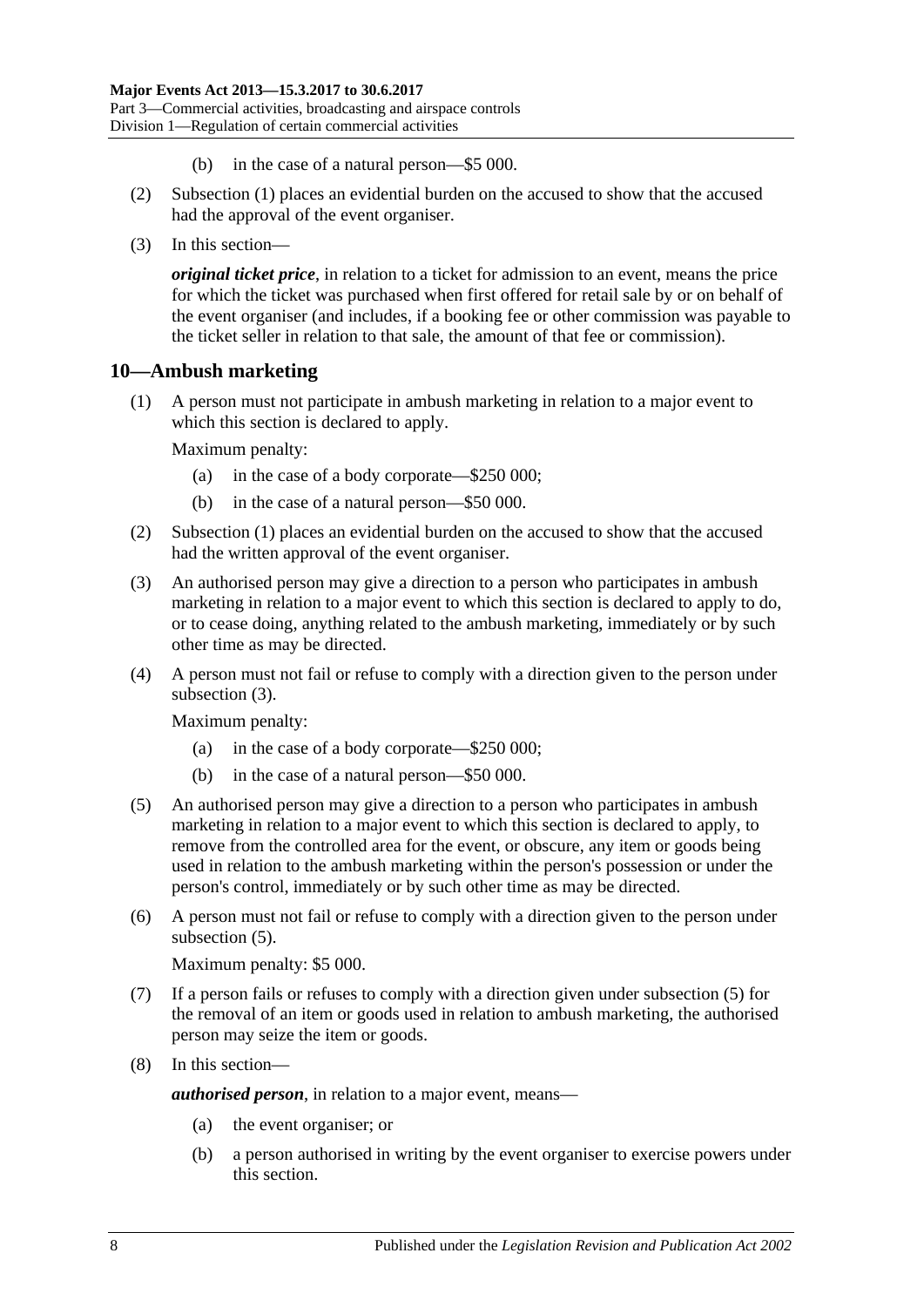## <span id="page-8-0"></span>**Division 2—Regulation of broadcasting**

## <span id="page-8-4"></span><span id="page-8-1"></span>**11—Unauthorised broadcasting**

- (1) A person must not, without the written approval of the event organiser for a major event to which this section is declared to apply—
	- (a) broadcast, telecast or transmit by any means whatsoever any sound or moving image of the event or any part of the event at or from a place within or outside the event venue; or
	- (b) make any sound recording or any visual record of moving images of the event or any part of the event for profit or gain, or for a purpose that includes profit or gain, at or from a place within or outside the event venue.

Maximum penalty:

- (a) in the case of a body corporate—\$250 000;
- (b) in the case of a natural person—\$50 000.
- (2) [Subsection \(1\)](#page-8-4) does not apply to the use of a personal mobile electronic device to transmit or record any sound or image within limits of what would be generally accepted in the community as normal incidents of social interaction.
- (3) [Subsection \(1\)](#page-8-4) places an evidential burden on the accused to show that the accused had the approval of the event organiser.

## <span id="page-8-2"></span>**Division 3—Control of airspace**

## <span id="page-8-3"></span>**12—Control of airspace**

(1) A person must not, during a major event to which this section is declared to apply and in the course of State air navigation, cause an aircraft to enter, or operate an aircraft within, controlled airspace or a restricted area that is over a major event venue unless permitted to do so by or under relevant Commonwealth law (including permission by or under an instrument given under such a law).

Maximum penalty:

- (a) in the case of a body corporate—\$500 000;
- (b) in the case of a natural person—\$100 000.
- (2) The provisions of this section prevail to the extent of any inconsistency between this section and the provisions of the Commonwealth Air Navigation Regulations (as applied to and in relation to State air navigation by the *[Air Navigation Act](http://www.legislation.sa.gov.au/index.aspx?action=legref&type=act&legtitle=Air%20Navigation%20Act%201937) 1937*).
- (3) This section does not apply to the operation of—
	- (a) a military aircraft, or an aircraft of South Australia Police, when being operated for military, security or emergency purposes; or
	- (b) an aircraft when being operated exclusively for emergency purposes relating to human life or safety, or the protection of property.
- (4) In this section—

*CASA* means the Civil Aviation Safety Authority established by the *Civil Aviation Act 1988* of the Commonwealth;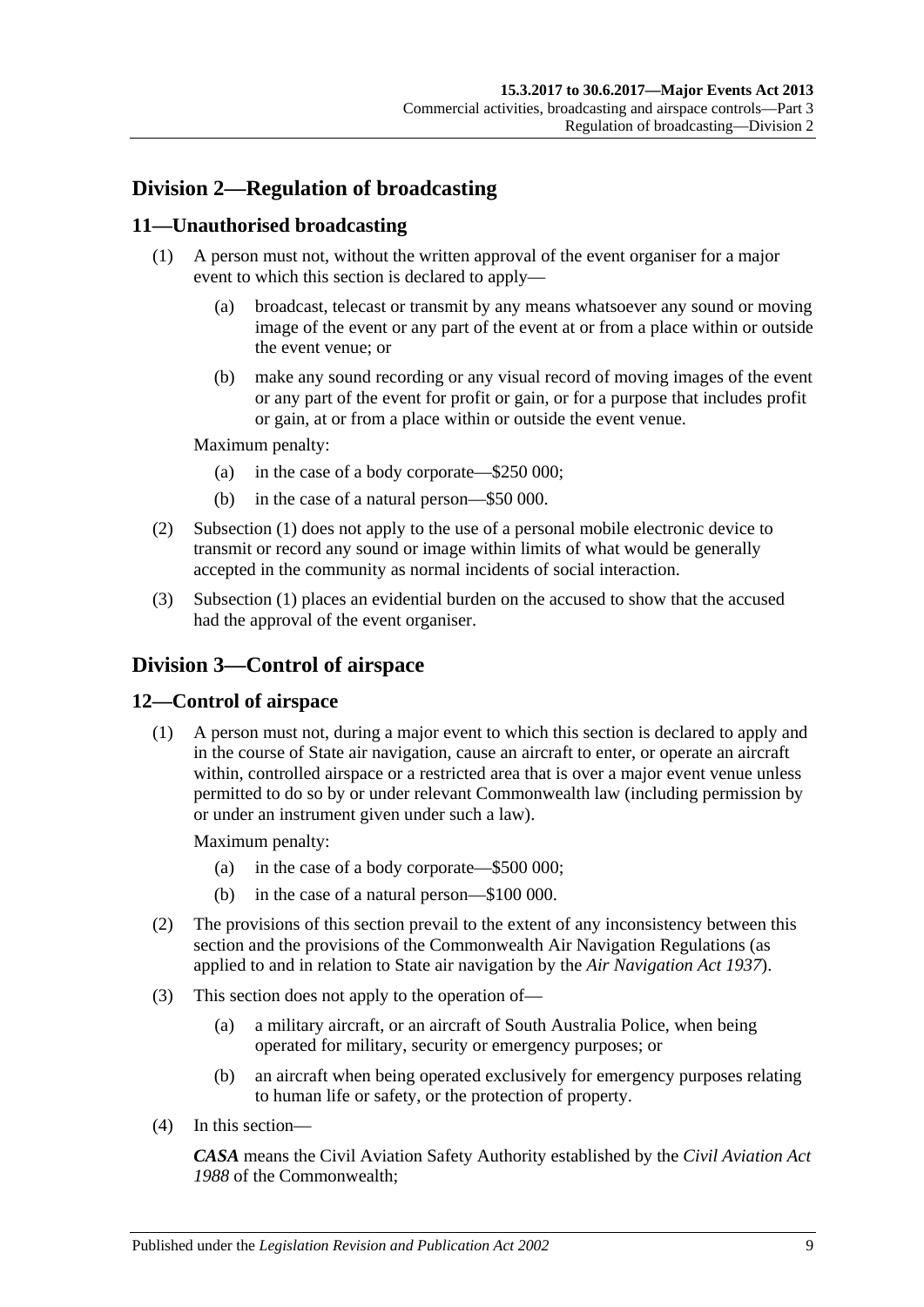*Commonwealth Air Navigation Regulations* means the *Air Navigation Regulations 1947* of the Commonwealth;

*Commonwealth Airspace Regulations* means the *Airspace Regulations 2007* of the Commonwealth;

*controlled airspace* means airspace that CASA has determined under the Commonwealth Airspace Regulations to be a control area or control zone;

*restricted area* means airspace that CASA has declared under the Commonwealth Airspace Regulations to be a restricted area;

*State air navigation* means air navigation within South Australia to and in relation to which the Commonwealth Air Navigation Regulations are applied as if they were State law by section 5 of the *[Air Navigation Act](http://www.legislation.sa.gov.au/index.aspx?action=legref&type=act&legtitle=Air%20Navigation%20Act%201937) 1937*.

## <span id="page-9-3"></span><span id="page-9-0"></span>**13—Prohibition of certain aerial advertising**

(1) A person must not, without the written approval of the event organiser for a major event, display an advertisement, or cause an advertisement to be displayed, in airspace that has been declared to be advertising controlled airspace in respect of the event during the prescribed period.

Maximum penalty:

- (a) in the case of a body corporate—\$500 000;
- (b) in the case of a natural person—\$100 000.
- (2) [Subsection \(1\)](#page-9-3) places an evidential burden on the accused to show that the accused had the approval of the event organiser.
- (3) For the purposes of this section—

*advertisement* includes advertising by any of the following methods:

- (a) skywriting or signwriting by an aircraft;
- (b) a banner, or other sign, towed by or attached to an aircraft;
- (c) matter displayed on an aircraft, other than its normal markings and livery;
- (d) matter displayed on a hang glider, parachute, paraglider or similar device, other than its normal markings, or on a banner or sign attached to a hang glider, parachute, paraglider or similar device;
- (e) a banner, or other sign, attached to a person suspended from a hang glider, parachute, paraglider or similar device;

*aircraft* includes an airship or a balloon.

## <span id="page-9-1"></span>**Division 4—Use of official logos and official titles**

## <span id="page-9-4"></span><span id="page-9-2"></span>**14—Minister may declare official logo or official title**

- (1) The Minister may, in respect of a major event to which this Division is declared to apply, by notice in the Gazette, make either or both of the following declarations:
	- (a) that specified logos are official logos in respect of the event;
	- (b) that specified titles are official titles in respect of the event.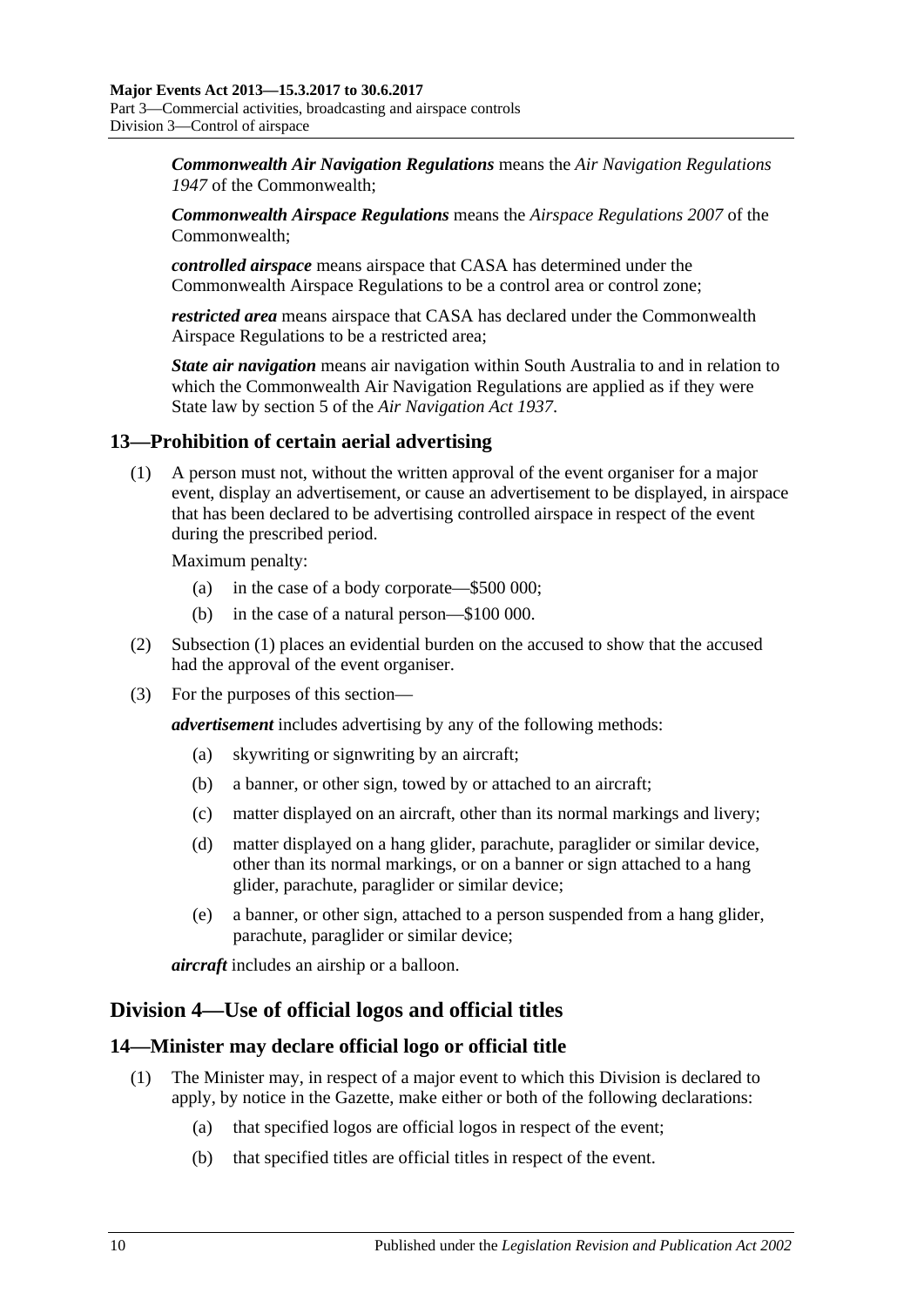- (2) Before making a declaration under [subsection](#page-9-4) (1), the Minister must be satisfied that—
	- (a) the logos or titles are sufficiently connected to the identity and conduct of the major event; and
	- (b) the event has commercial arrangements that are likely to be adversely affected by unauthorised use of logos or titles.
- <span id="page-10-4"></span>(3) The Minister may require the event organiser of a major event to which this Division is declared to apply to publish a notice in a newspaper circulating generally in South Australia of the making of a declaration by the Minister under this section.
- (4) A notice required to be published under [subsection](#page-10-4) (3) must be in the form and include the information determined by the Minister.

## <span id="page-10-0"></span>**15—Event organiser may authorise use of official logo or official title**

For the purposes of this Division, the event organiser of a major event to which this Division is declared to apply may, by notice in writing, authorise a person to use an official logo or official title in respect of that event.

## <span id="page-10-5"></span><span id="page-10-1"></span>**16—Minister may authorise non-commercial use of official logo or official title**

- (1) For the purposes of this Division, the Minister may, after consulting with the event organiser for a major event to which this Division is declared to apply, by notice in writing, authorise a person to use for non-commercial use an official logo or official title in respect of the event.
- (2) The Minister must cause the event organiser of the major event in respect of which the Minister has given an authority under [subsection](#page-10-5) (1) to be given notice of the authorisation.

## <span id="page-10-2"></span>**17—Contents of authorisation**

- (1) An authorisation under [section](#page-10-0) 15 or [16](#page-10-1) is subject to any terms and conditions to which the event organiser or Minister (as the case may be) thinks are reasonable to impose, including (but not limited to) any of the following:
	- (a) the duration of the authorisation;
	- (b) whether the authorisation applies generally or in specified circumstances;
	- (c) whether the authorisation authorises the use of all official logos or official titles, or specified kinds of official logos or official titles, in relation to the major event to which the authorisation relates.
- (2) An authorisation under [section](#page-10-0) 15 or [16](#page-10-1) expires at the earlier of—
	- (a) the expiration date specified in the authorisation; or
	- (b) if no date is specified—12 months after the end of the major event to which the authorisation relates.

## <span id="page-10-3"></span>**18—Register of authorisations**

- (1) An event organiser of a major event to which this Division is declared to apply must—
	- (a) maintain a register of authorisations given under this Division; and
	- (b) record in the register of authorisations—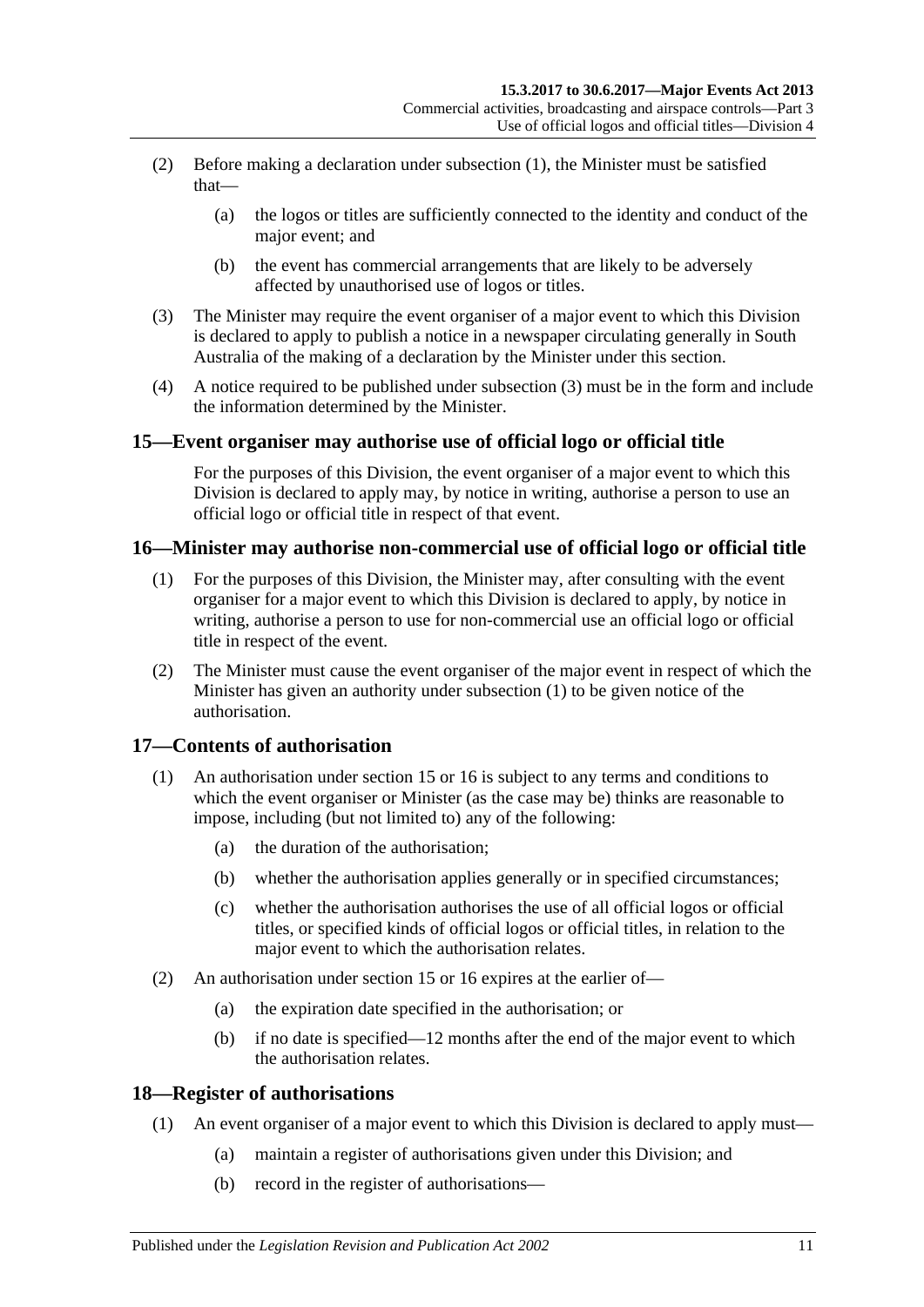- (i) each authorisation by the event organiser under [section](#page-10-0) 15; and
- (ii) each authorisation by the Minister under [section](#page-10-1) 16 of which the event organiser has been notified under that section; and
- (c) make the register available for inspection by members of the public free of charge during ordinary office hours.
- (2) The register of authorisations must include—
	- (a) the name of any person authorised by the event organiser under [section](#page-10-0) 15 or the Minister under [section](#page-10-1) 16 to use official logos or official titles in relation to the event; and
	- (b) the date of the authorisation and the period of its duration.
- (3) The Minister may determine that the register of authorisations can be inspected at a website determined by the Minister.

#### <span id="page-11-0"></span>**19—Use of official logos and official titles that does not require authorisation**

- (1) The following persons may use official logos and official titles without the authorisation of the event organiser of a major event to which this Division is declared to apply:
	- (a) the event organiser;
	- (b) a person who has been authorised in writing by the Minister to use official logos or official titles under this Division.
- <span id="page-11-1"></span>(2) Subject to this section, any person may use official logos or official titles without authorisation under this Division in the following circumstances:
	- (a) if the use is incidental to—
		- (i) the provision of information, including the reporting of news and the presentation of current affairs; or
		- (ii) the purposes of criticism and review, including criticism or review in a newspaper, magazine or similar periodical, a broadcast or a film;
	- (b) if the use is for—
		- (i) the purposes of professional advice; or
		- (ii) research or study purposes; or
		- (iii) educational purposes.
- (3) A person referred to in [subsection](#page-11-1) (2) is not authorised to use an official logo or official title if the use—
	- (a) is for promotional, marketing or commercial purposes; or
	- (b) suggests a sponsorship-like arrangement.
- $(4)$  If—
	- (a) goods apparently intended for a commercial purpose are marked with official insignia; and
	- (b) an authorised person suspects on reasonable grounds that the use of the insignia has not been authorised under this Division,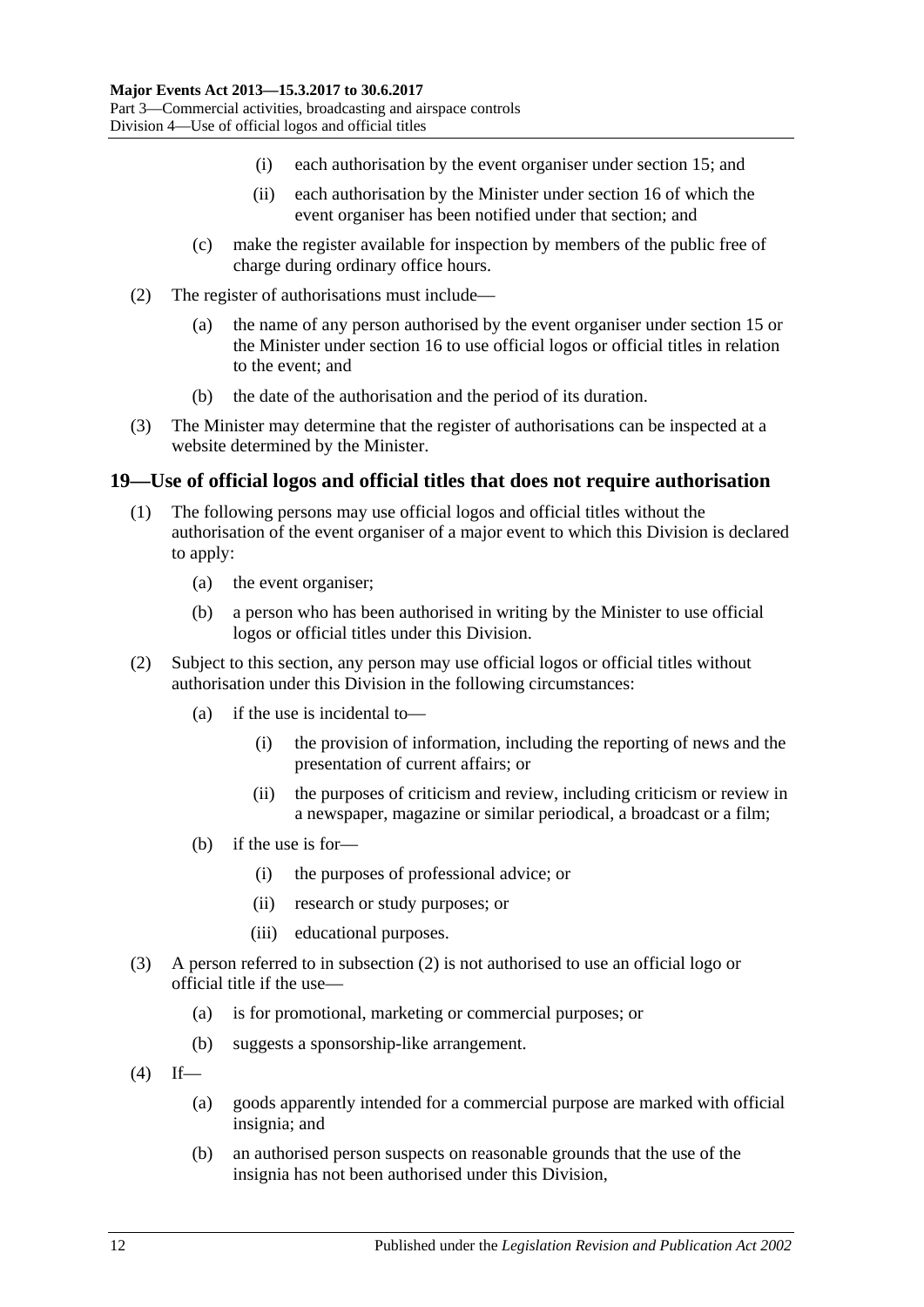the authorised person may seize those goods.

#### <span id="page-12-1"></span><span id="page-12-0"></span>**20—Offence to use without authorisation official logos or official titles**

- (1) A person must not use—
	- (a) official logos or official titles in relation to a major event to which this Division is declared to apply; or
	- (b) any thing that is substantially identical to or deceptively similar to official logos or official titles in relation to an event to which this Division is declared to apply,

if the use—

- (c) is for commercial purposes; or
- (d) is for promotional, advertising or marketing purposes, whether or not for commercial gain; or
- (e) would suggest a sponsorship-like arrangement to a reasonable person.

Maximum penalty:

- (a) in the case of a body corporate—\$250 000;
- (b) in the case of a natural person—\$50 000.
- (2) [Subsection \(1\)](#page-12-1) does not apply to—
	- (a) any use of official logos or official titles that has been authorised under [section](#page-10-0) 15 by the event organiser for that major event; or
	- (b) any use of official logos or official titles that has been authorised under [section](#page-10-1) 16 by the Minister in respect of that major event; or
	- (c) any use of official logos or official titles in accordance with [section](#page-11-0) 19; or
	- (d) any use of official logos or official titles or any other logos or titles that is otherwise authorised by or under this Act or any other law.
- $(3)$  If—
	- (a) goods apparently intended for a commercial purpose are marked with official insignia; and
	- (b) an authorised person suspects on reasonable grounds that the use of the insignia has not been authorised under this Division,

the authorised person may seize those goods.

(4) In this section—

*authorised person*, in relation to a major event, means—

- (a) the event organiser; or
- (b) a person authorised in writing by the event organiser to exercise powers under this section.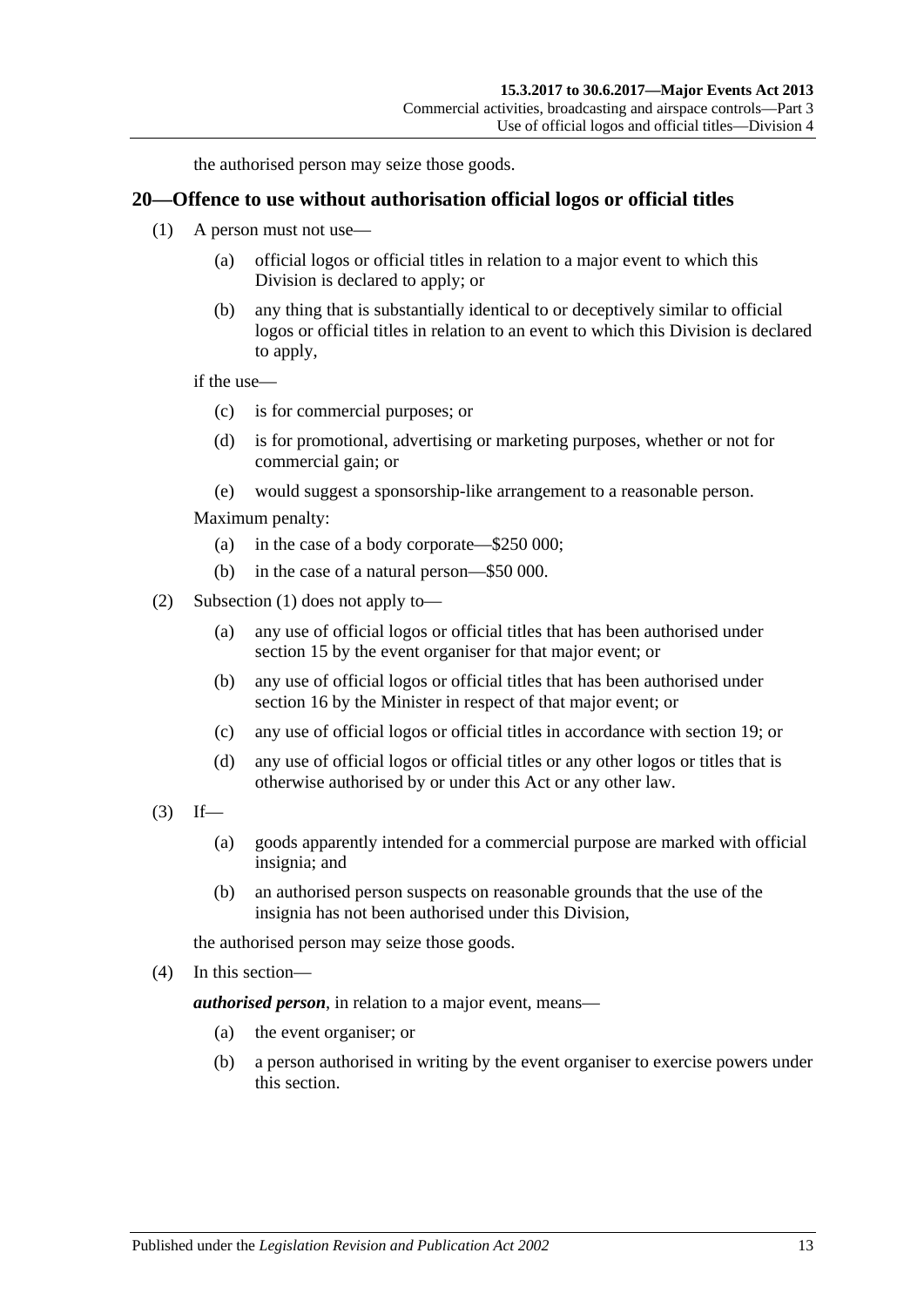## <span id="page-13-0"></span>**Part 4—Miscellaneous**

#### <span id="page-13-5"></span><span id="page-13-1"></span>**21—Entry to and exit from major event venue**

(1) A person must not enter a major event venue unless the person pays the entrance fee (if any) or has the consent of the occupier of the venue or the event organiser to enter.

Maximum penalty: \$750.

Expiation fee: \$105.

- (2) [Subsection \(1\)](#page-13-5) places an evidential burden on the accused to show that the accused had the consent of the occupier or event organiser (as the case may be).
- <span id="page-13-6"></span>(3) If the occupier of a major event venue designates points of entrance to and exit from the venue, a person must not, without reasonable excuse—
	- (a) enter the venue other than through a designated point of entrance; or
	- (b) leave the venue other than through a designated point of exit.

Maximum penalty: \$750.

Expiation fee: \$105.

(4) [Subsection](#page-13-6) (3) places an evidential burden on the accused to show reasonable excuse.

#### <span id="page-13-7"></span><span id="page-13-2"></span>**22—Possession of flares and explosive devices at major event venue**

(1) A person must not, while in a major event venue, carry or be in possession of a flare or a firework or other explosive device unless authorised by the occupier of the venue or the event organiser.

Maximum penalty: \$5 000 or imprisonment for 1 year.

(2) [Subsection \(1\)](#page-13-7) places an evidential burden on the accused to show that the accused was authorised by the occupier or event organiser (as the case may be).

#### <span id="page-13-3"></span>**23—Obstruction or interference at major event**

A person must not, while in a major event venue, obstruct or interfere with the conduct of the major event or the reasonable enjoyment of the major event by a member of the public present at the major event venue.

Maximum penalty: \$5 000 or imprisonment for 1 year.

#### <span id="page-13-8"></span><span id="page-13-4"></span>**24—Entering restricted areas at major event venue**

- (1) A person must not enter into or onto—
	- (a) an area within a major event venue while the major event is occurring or on a day scheduled for its occurrence unless the person—
		- (i) is officially involved in the event or in the preparation for the event; or
		- (ii) has the consent of the occupier of the venue or the event organiser to enter the area; or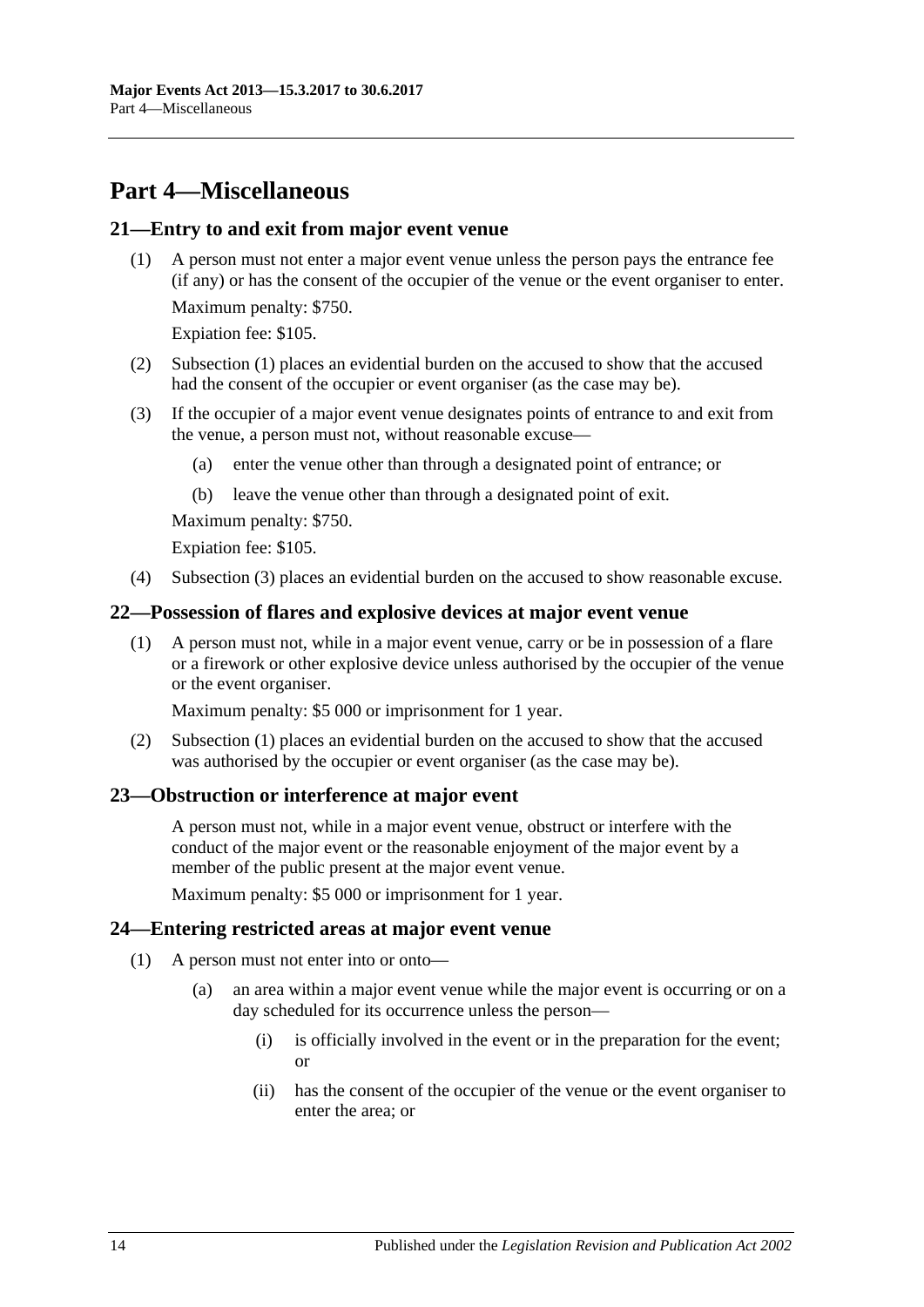(b) any other area within a major event venue to which access is restricted by the occupier of the venue or the event organiser unless the person has the consent of the occupier of the venue or the event organiser.

Maximum penalty: \$750.

Expiation fee: \$105.

(2) [Subsection \(1\)](#page-13-8) places an evidential burden on the accused to show that the accused had the consent of the occupier or event organiser (as the case may be).

#### <span id="page-14-0"></span>**25—Power to remove persons from major event venue**

- (1) A police officer may enter a major event venue and—
	- (a) order any person who is behaving in a disorderly or offensive manner to leave the venue; or
	- (b) order a person who the officer reasonably suspects of having committed an offence at the venue to leave the venue; or
	- (c) use reasonable force to remove a person from the venue who is behaving in a disorderly or offensive manner or who the officer reasonably suspects of having committed an offence at the venue.
- <span id="page-14-2"></span>(2) A police officer may enter a major event venue and—
	- (a) order a person who the officer reasonably suspects of having breached a condition of entry of the venue to leave the venue; and
	- (b) use reasonable force to remove a person from the venue who the officer reasonably suspects of having breached a condition of entry of the venue.
- (3) A person—
	- (a) who remains in a major event venue after having been ordered to leave under this section; or
	- (b) who re-enters, or attempts to re-enter, a major event venue within 24 hours of having left or having been removed from such venue pursuant to this section,

is guilty of an offence.

Maximum penalty: \$2 500 or imprisonment for 6 months.

- (4) A police officer may only exercise a power under [subsection](#page-14-2) (2) if the condition of entry—
	- (a) is reasonably required for regulating the conduct of persons at the major event venue; and
	- (b) has been promulgated in a reasonably prominent way by the occupier of the venue or the event organiser (whether by signs at the venue or otherwise).

#### <span id="page-14-1"></span>**26—Powers of authorised persons at major event venues**

(1) An authorised person may require a person who the authorised person reasonably suspects of having committed an offence or breached a condition of entry to a major event venue to state truthfully the person's full name and usual place of residence.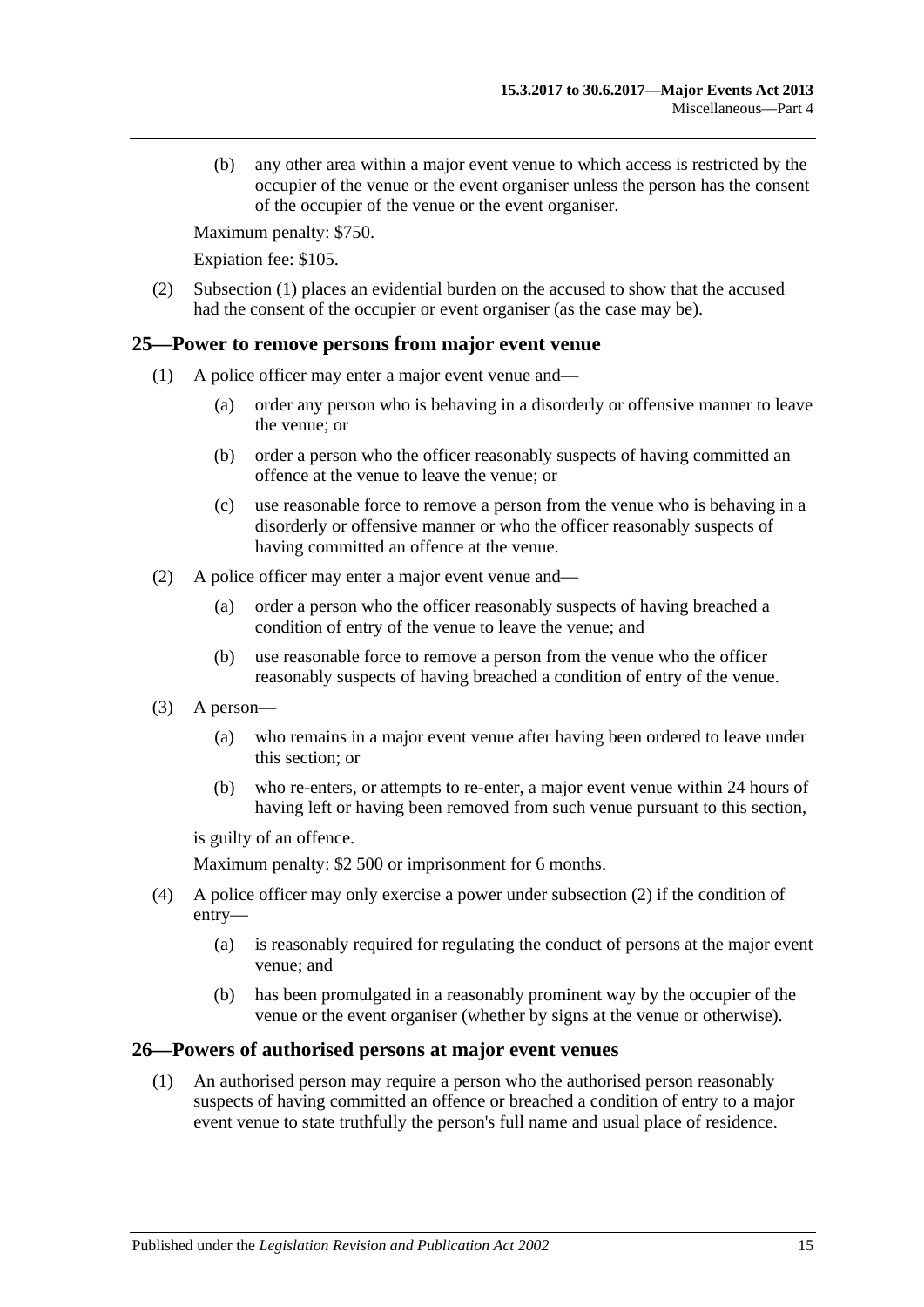- (2) If an authorised person reasonably suspects that a vehicle or animal (other than a guide dog) has been brought to or left at a major event venue or a part of a major event venue without the consent of the occupier of the venue or the event organiser, the authorised person may—
	- (a) require the owner or person in charge of the vehicle or animal to remove the vehicle or animal from the venue (or from a part of it); or
	- (b) if the owner or person in charge of the vehicle or animal cannot be located in the vicinity—remove the vehicle or animal from the venue (or part of it).
- <span id="page-15-1"></span>(3) A person must not, without reasonable excuse, refuse or fail to comply with a requirement of an authorised person under this section.

Maximum penalty: \$2 500 or imprisonment for 6 months.

- (4) [Subsection \(3\)](#page-15-1) places an evidential burden on the accused to show reasonable excuse.
- (5) An authorised person (other than the occupier of the venue or the event organiser, or a police officer in uniform) must, at the request of a person in relation to whom the authorised person intends to exercise any powers under this section, produce for the inspection of the person, a copy of his or her identity card.
- (6) A person must not falsely pretend, by words or conduct, to have the power of an authorised person under this section.

Maximum penalty: \$750.

- (7) In proceedings for an offence against this section, an allegation in the complaint that a person named in the complaint was on a specified date an authorised person in relation to a specified major event venue will be accepted as proved in the absence of proof to the contrary.
- (8) In this section—

*authorised person*, in relation to a major event, means—

- (a) the occupier of the major event venue; or
- (b) the event organiser; or
- (c) a person authorised in writing by the occupier or event organiser to exercise powers under this section; or
- (d) a police officer;

*guide dog* means a dog trained and used, or undergoing training to be used, for the purpose of guiding a person who is wholly or partially blind.

## <span id="page-15-2"></span><span id="page-15-0"></span>**27—Forfeiture etc of seized items and goods**

- (1) If items or goods have been seized under this Act and—
	- (a) proceedings are not instituted for an offence against the section under which the items or goods were seized in relation to the items within 3 months of their seizure; or
	- (b) after proceedings have been instituted and completed, the defendant is not convicted,

the person from whom they were seized is entitled to recover—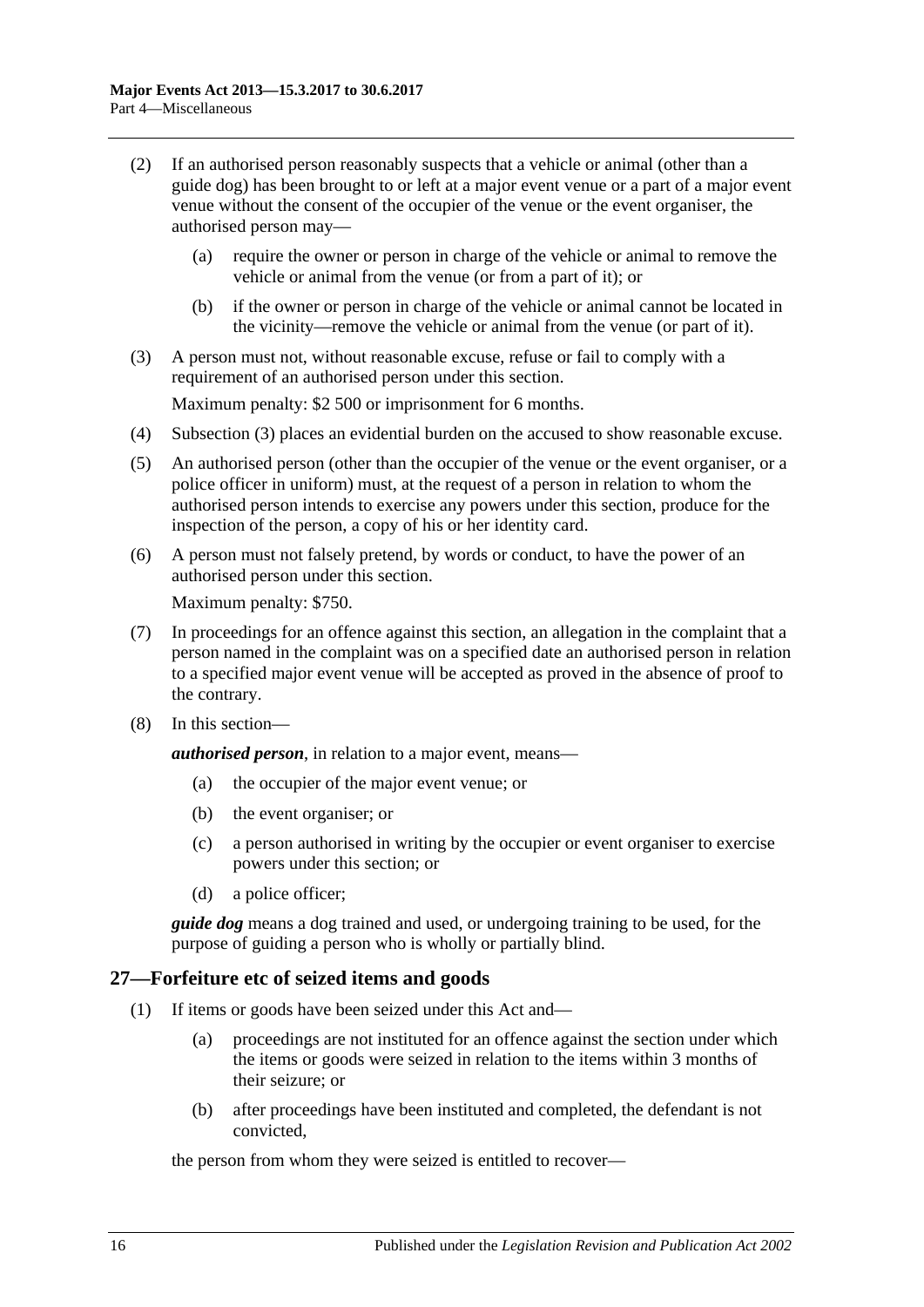- (c) the items or goods or, if they have been destroyed, compensation equal to the market value of the items or goods at the time of their seizure; and
- (d) compensation for any loss suffered by reason of the seizure of the items or goods.
- (2) An action for the payment of compensation under [subsection](#page-15-2) (1) may be brought against the relevant event organiser in any court of competent jurisdiction.
- (3) The court by which a person is convicted of an offence against this Act may order that items or goods to which the offence relates be forfeited to the Crown.
- (4) Any items or goods forfeited to the Crown must be disposed of in such manner as the Minister may direct and, if sold, the proceeds of the sale paid into the Consolidated Account.

#### <span id="page-16-0"></span>**28—Regulations**

- (1) The Governor may make such regulations as are contemplated by, or necessary or expedient for the purposes of, this Act.
- (2) The regulations may—
	- (a) be of general or limited application; and
	- (b) make different provision according to the persons, things or circumstances to which they are expressed to apply; and
	- (c) provide that any matter or thing is to be determined, dispensed with, regulated or prohibited according to the discretion of the Minister or another prescribed person or authority.
- (3) In proceedings for an offence against a regulation dealing with the driving, parking or standing of vehicles—
	- (a) an allegation in a complaint that a person named in the complaint was the owner of a specified vehicle on a specified day will be taken to be proved in the absence of proof to the contrary; and
	- (b) if it is proved that a vehicle was parked in contravention of a regulation, it will be presumed, in the absence of proof to the contrary, that the vehicle was so parked by the owner of the vehicle.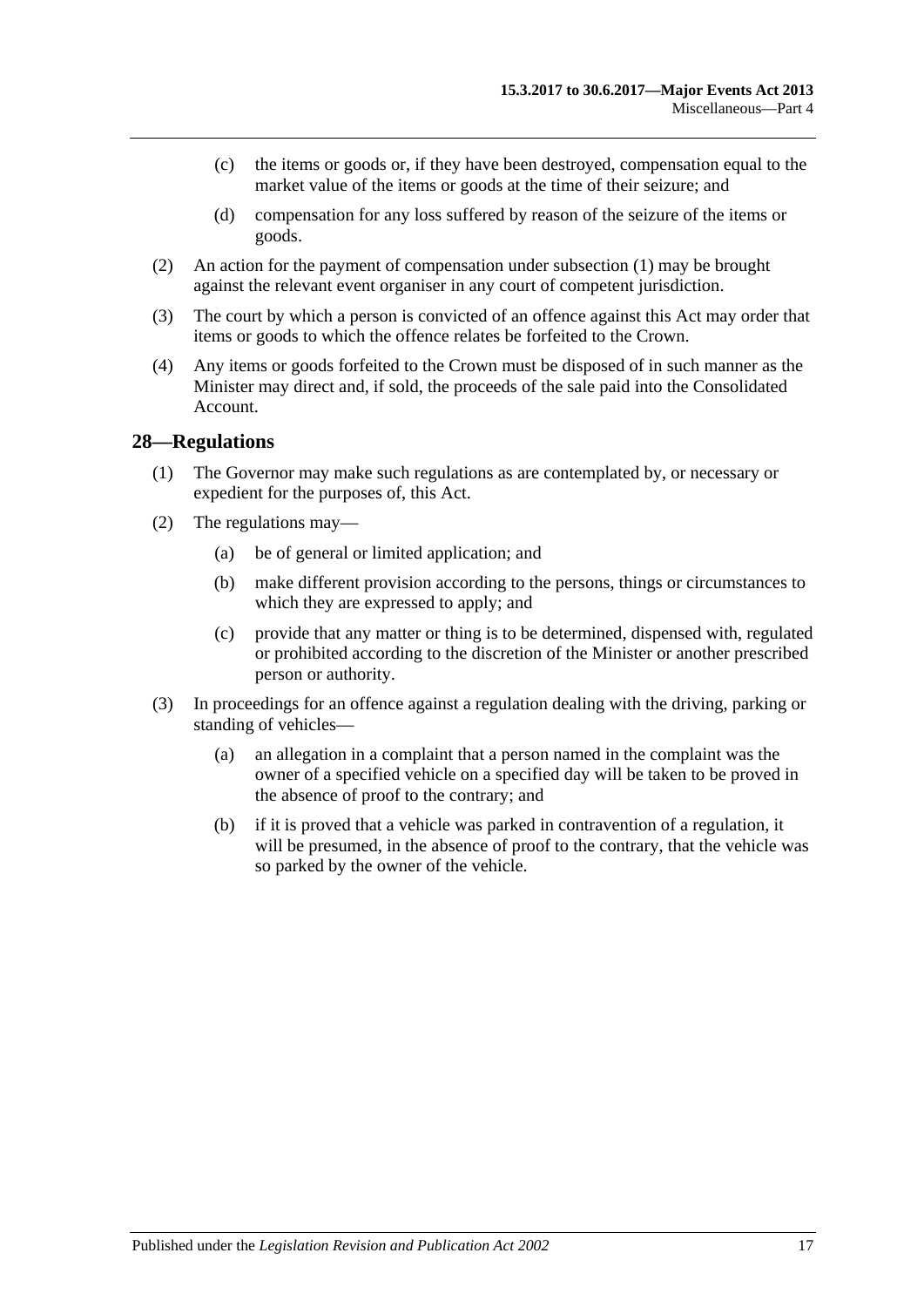## <span id="page-17-0"></span>**Legislative history**

## **Notes**

- Amendments of this version that are uncommenced are not incorporated into the text.
- For further information relating to the Act and subordinate legislation made under the Act see the Index of South Australian Statutes or www.legislation.sa.gov.au.

## **Principal Act and amendments**

New entries appear in bold.

| Year No | Title                                                        | Assent     | Commencement                                                     |
|---------|--------------------------------------------------------------|------------|------------------------------------------------------------------|
| 2013 63 | Major Events Act 2013                                        | 21.11.2013 | 22.12.2013 (Gazette 19.12.2013 p4925)                            |
| 2016 33 | Dog and Cat Management<br>(Miscellaneous) Amendment Act 2016 | 14.7.2016  | Sch 1 (cl 4)—1.7.2017 ( <i>Gazette</i><br>$19.4.2017$ p $1101$ ) |
| 2017 7  | <b>Statutes Amendment and Repeal</b><br>(Simplify) Act 2017  | 15.3.2017  | Pt 18 (ss 70–75)–15.3.2017: s 2(1)                               |

## **Provisions amended**

New entries appear in bold.

| Entries that relate to provisions that have been deleted appear in italics. |  |  |
|-----------------------------------------------------------------------------|--|--|
|-----------------------------------------------------------------------------|--|--|

| Provision             | How varied                                                            | Commencement |  |
|-----------------------|-----------------------------------------------------------------------|--------------|--|
| Pt1                   |                                                                       |              |  |
| s <sub>2</sub>        | omitted under Legislation Revision and<br><b>Publication Act 2002</b> | 15.3.2017    |  |
| s <sub>4</sub>        |                                                                       |              |  |
| s(4(1))               |                                                                       |              |  |
| controlled area       | amended by $7/2017$ s $70(1)$                                         | 15.3.2017    |  |
| council               | inserted by $7/2017$ s $70(2)$                                        | 15.3.2017    |  |
| declaration           | inserted by $7/2017$ s $70(2)$                                        | 15.3.2017    |  |
| event organiser       | amended by 7/2017 s 70(3)                                             | 15.3.2017    |  |
| major event           | amended by 7/2017 s 70(4)                                             | 15.3.2017    |  |
|                       | major event period substituted by $7/2017$ s $70(5)$                  | 15.3.2017    |  |
| s <sub>5</sub>        | substituted by 7/2017 s 71                                            | 15.3.2017    |  |
| Pt 2                  |                                                                       |              |  |
| heading               | substituted by 7/2017 s 72                                            | 15.3.2017    |  |
| ss 6A and 6B          | inserted by 7/2017 s 73                                               | 15.3.2017    |  |
| s <sub>7</sub>        |                                                                       |              |  |
| s(7/1)                | deleted by $7/2017 s 74(1)$                                           | 15.3.2017    |  |
| s(7(2)                | amended by 7/2017 s 74(2), (3)                                        | 15.3.2017    |  |
| s(7(3))               | amended by 7/2017 s 74(4), (5)                                        | 15.3.2017    |  |
| $s \, 7(7)$ and $(8)$ | deleted by $7/2017 s 74(6)$                                           | 15.3.2017    |  |
| $s \, 7(10)$          | deleted by 7/2017 s 74(7)                                             | 15.3.2017    |  |